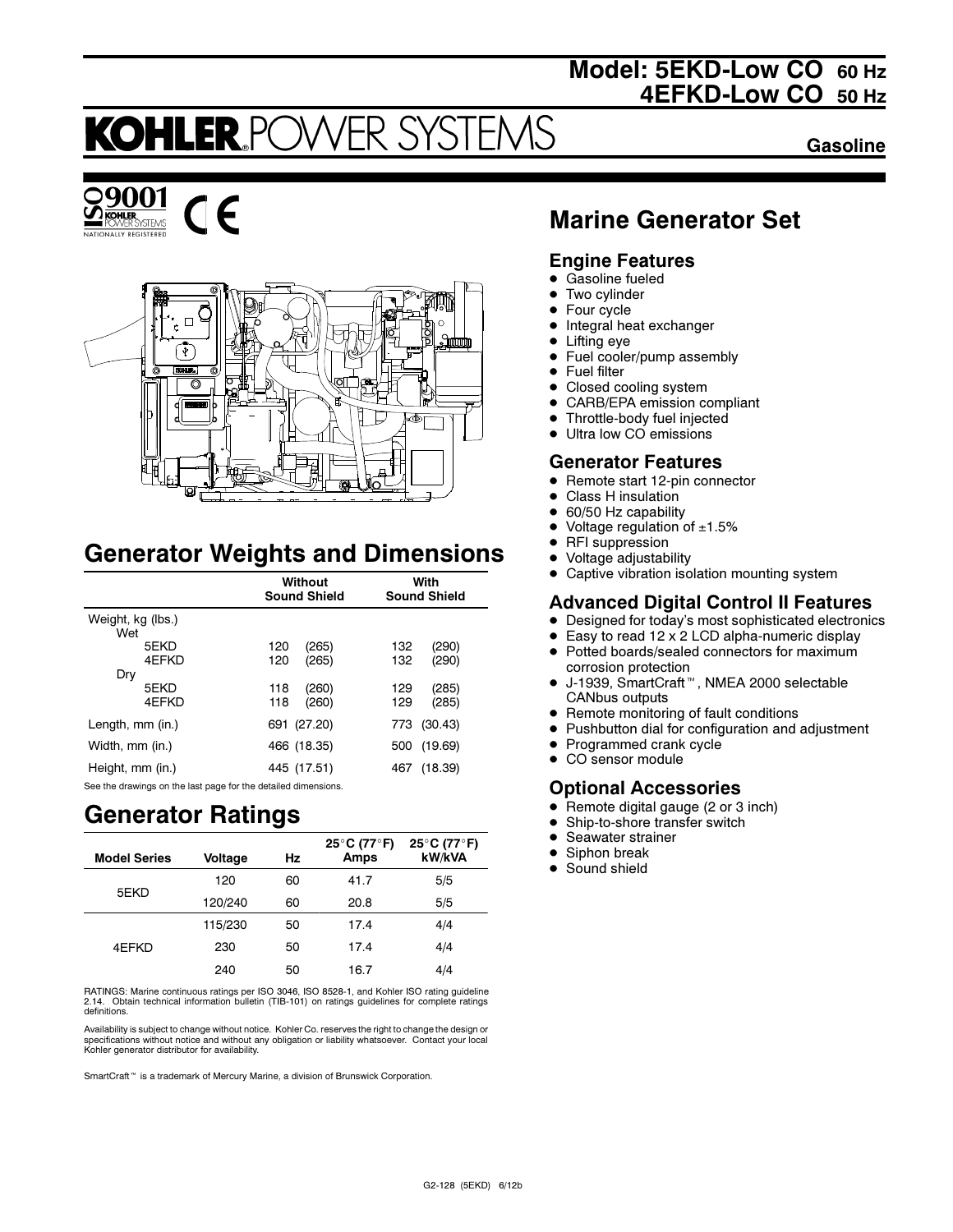# Application Data

## Engine

## **Cooling**

| <b>Engine Specifications</b> | 60 Hz                                                         | 50 Hz |
|------------------------------|---------------------------------------------------------------|-------|
| Manufacturer                 | Kohler                                                        |       |
| Model                        | LH690                                                         |       |
| Type                         | 4 Cycle                                                       |       |
| Cylinders, number            | 2                                                             |       |
| Displacement, L (CID)        | 0.674(41.1)                                                   |       |
| Bore and stroke, mm (in.)    | 80 (3.15) x 67 (2.64)                                         |       |
| Compression ratio            | 8.5:1                                                         |       |
| Rated rpm                    | 3600                                                          | 3000  |
| Max. power at rated rpm, HP  | 18.9                                                          | 15.8  |
| Cylinder block material      | Aluminum                                                      |       |
| Cylinder head material       | Aluminum                                                      |       |
| Crankshaft material          | Hardened steel                                                |       |
| Piston rings                 | 2 compression/1 oil control                                   |       |
| Crankshaft bearings, type    | Insert                                                        |       |
| Intake valve material        | SAE HNV3 (SIL 1)                                              |       |
| Exhaust valve material       | SAE EV8 (21-4N),<br>SAE HNV3 (SIL 1),<br>SAE VF2 (Stellite 6) |       |
| Connecting rod material      | Aluminum                                                      |       |
| Piston material              | Aluminum                                                      |       |
| Governor, type               | Electronic                                                    |       |

## Engine Electrical

| <b>Engine Electrical System</b> | 60 Hz                            | 50 Hz   |
|---------------------------------|----------------------------------|---------|
| Ignition                        | Inductive                        |         |
| Starter motor                   | Bendix automotive type           |         |
| Spark plugs                     | Resistor-type RFI<br>suppression |         |
| Battery voltage (DC)            |                                  | 12      |
| Battery charging alternator     | 25 amp                           |         |
| Battery recommendation (min.)   |                                  | 250 CCA |

### Fuel

| <b>Fuel System</b>                          | 60 Hz                        | 50 Hz |
|---------------------------------------------|------------------------------|-------|
| Type                                        | Throttle-body fuel injected  |       |
| Low pressure fuel pump                      | 12 psi, electric             |       |
| Fuel system, max. lift, m (ft.)             | 0.9(3.0)                     |       |
| High pressure fuel pump, max. lift, m (ft.) | 43 psi water cooled electric |       |

| <b>Fuel Consumption</b>       | 60 Hz      | 50 Hz      |
|-------------------------------|------------|------------|
| Gasoline, Lph (gph) at % load |            |            |
| 100%                          | 3.52(0.93) | 2.91(0.77) |
| 75%                           | 3.26(0.86) | 2.73(0.72) |
| 50%                           | 2.87(0.76) | 2.42(0.64) |
| 25%                           | 2.57(0.68) | 2.12(0.56) |

## Lubrication

| <b>Lubricating System</b>          | 60 Hz    | 50 Hz |  |
|------------------------------------|----------|-------|--|
| Type                               | Pressure |       |  |
| Oil capacity with filter, L (qts.) | 1.9(2.0) |       |  |

| <b>Cooling System</b>                                               | 60 Hz                            | 50 Hz     |
|---------------------------------------------------------------------|----------------------------------|-----------|
| $L$ (qts.)                                                          | 3(3.2)                           |           |
| Heat exchanger type                                                 | 1.5 in. dia. $\times$ 1 pass     |           |
| Seawater pump type                                                  | Belt-driven.<br>6-blade impeller |           |
| Heat rejected to cooling water at rated<br>kW, wet exhaust Btu/min. | 737                              | 615       |
| Engine water pump flow, Lpm (gpm)                                   | 37.9 (10.0)                      | 31.5(8.3) |
| Seawater pump flow, Lpm (gpm)                                       | 22.7(6)                          | 18.9 (5)  |

## Operation Requirements

| Air Requirements (Engine)                                  | 60 Hz      | 50 Hz      |
|------------------------------------------------------------|------------|------------|
| Engine combustion air requirements,<br>$m^3$ /min. (cfm)   | 1.21(42.8) | 1.01(35.7) |
| Generator cooling requirements,<br>$m^3$ /min. (cfm)       | 3.4(120)   | 2.8(100)   |
| Exhaust gas flow rate, m <sup>3</sup> /min. (cfm)          | 3.7(130)   | 2.9(102)   |
| Exhaust gas temperature, °C (°F)                           | 649 (1200) | 593 (1100) |
| Maximum allowable exhaust back<br>pressure, mm Hg (in. Hg) | 76.2 (3)   | 76.2 (3)   |

### Engine Features

- Meets Coast Guard safety standards for electrical systems and gasoline fuel systems (33CFR183)
- $\bullet$  One-side serviceability of fuel filter, cooling system, and lubrication system
- $\bullet$ Throttle-body electronic fuel injection
- High water temperature, high exhaust temperature, low oil pressure, and loss of seawater cutouts
- · Injection-molded, "tuned" air intake
- Disposable oil and fuel filters
- $\bullet$  Integral heat exchanger/exhaust manifold
- Oil drain valve
- **•** Full-pressure lube
- Fuel cooler/pump assembly
- "Smart" ignition coils
- Integral 12-volt battery charger
- $\bullet$  Unit-mounted overflow bottle
- Cool catalyst

## Generator Features

- Brushed, rotating field design permits power to be obtained from stationary leads.
- Rotor and stator are vacuum impregnated and coated with high-bond epoxy varnish. Varnish helps prevent corrosion in high-humidity areas.
- Rotors are dynamically balanced to minimize vibration.
- $\bullet$  Copper windings ensure minimal heat buildup. Insulation meets NEMA standards for class H insulation.
- Directly connected to the engine, the generator has sealed precision ball bearings with a precision-machined steel sleeve in the end bracket (or end bearing tolerance ring) to prevent shaft misalignment and extend bearing life.
- Circuit breakers protect the generator from extreme overload.
- Mounted on a drip-proof tray.
- $\bullet$ Equipped with a four-lead reconnectable stator.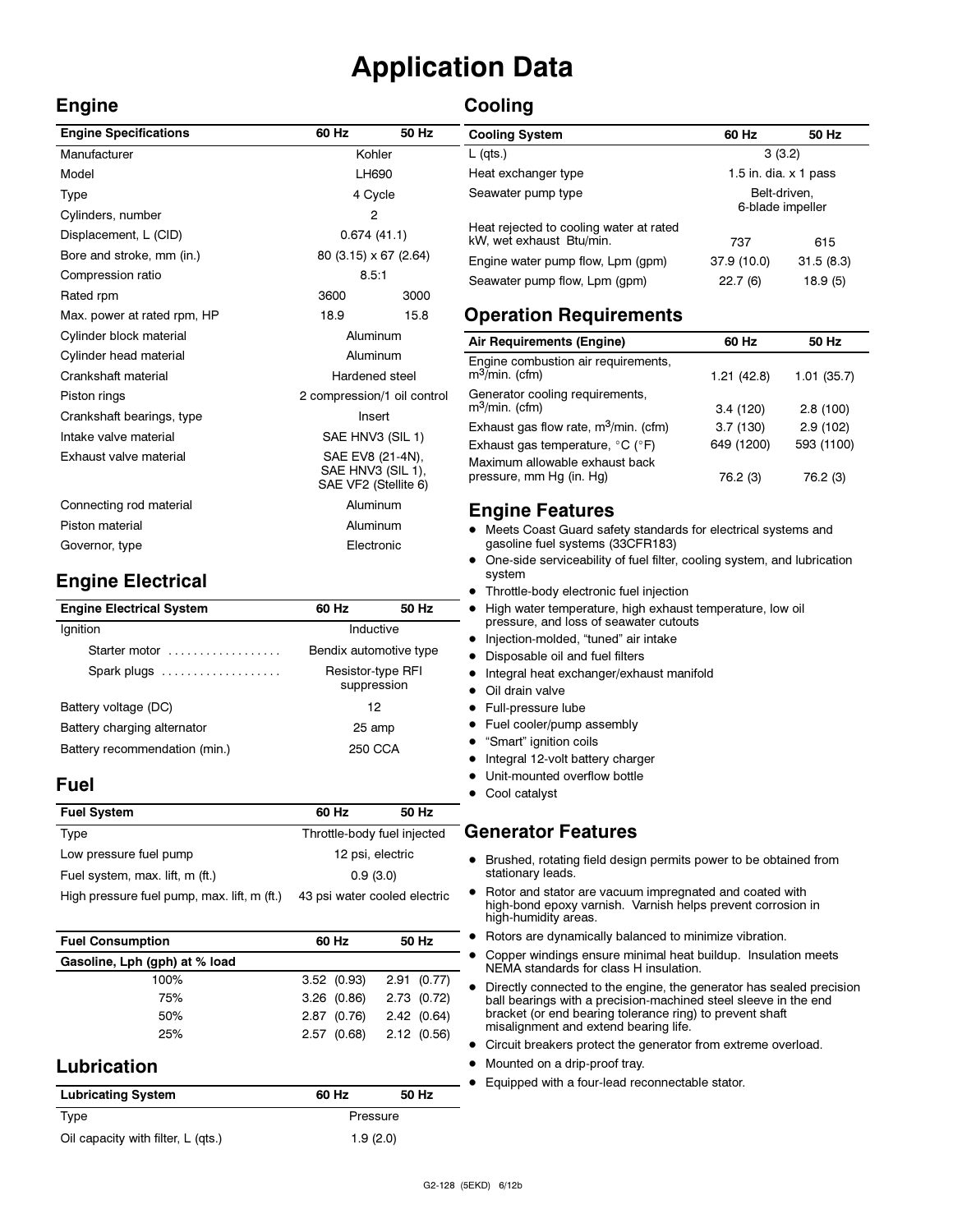## Application Data

## Advanced Digital Control II Features



### Controller Features:

- Integrated genset control, spark/fuel control, & voltage regulation
- Selectable Smartcraft<sup>™</sup> V1.0, NMEA 2000, & SAEJ-1939 outputs
- Hybrid voltage regulation
- USB interface
	- Ease of uploading and downloading software
	- Historical and diagnostic information
	- o Real time diagnostics
	- Front-face accessible
- Onboard CO sensor
- **•** Metering capabilities
- NXP microprocessor with 512 KB Flash and 60 KB RAM
- $179 \times 126 \times 47$  mm (7.1  $\times$  5.0  $\times$  1.9 in.) dimension

### Display Type/Features:

- 12 character x 2 line LCD display
- Temperature range  $(-20 \text{ to } 70^{\circ} \text{ C})$
- Alternative 4 to 6 character alphanumeric LED display
- · Displays:
	- o Runtime hours
	- o Crank cycle status
	- Warnings
	- o Faults
	- Diagnostics
	- **Setup parameters**
	- o Software version
- Maintenance minder (customer programmable)
- 2-button keypad: Single power momentary and Start/Stop
- **Standard non-membrane switch overlay**
- 12 mm rotary encoder knob with pushbutton features:
	- Voltage
	- Gain
	- V/Hz adjustment
- Controller configuration
- $\bullet$  Tri-color LED indicator displays system ready, warning, and fault status

SmartCraft<sup>™</sup> is a trademark of Mercury Marine, a division of Brunswick Corporation.

## Accessories

### Sound Shield

Provides for highly effective silencing, ease of access for engine/generator servicing, low maintenance, excellent durability, and safety.

### Siphon Break

Mandatory kit for generators installed below the waterline. Prevents the siphoning of flotation water into the engine.

### Ship-to-Shore Switch

The Kohler ship-to-shore transfer switch allows immediate switching to the Kohler<sup>®</sup> generator set power or shore power, protecting the electrical system from the possibility of simultaneous connection to both power sources.

#### Remote Digital Gauge

Allows starting/stopping from a location remote from the generator set. Standard 76.2 mm (3 in.) dia. hole required for mounting.

#### Oil Pressure Sender Kit

Provides the sender necessary to display oil pressure on the digital gauge.

#### Remote Start Panel

Allows starting/stopping from a location remote from the generator set. Supplied with a 101 mm (4 in.) connection harness. The overall mounting dimensions are 128 mm (5.04 in.) by 70 mm  $(2.76$  in.) with a minimum mounting depth of 57 mm  $(2.1/4$  in.).

#### Remote Connection/Extension Harness

Provides wiring between the remote digital gauge and the ADC connector. Extension limited to a total of four kits and 23 m (75 ft.). Available in 4.6 m (15 ft.) and 7.6 m (25 ft.) lengths.

### 12-Inch Remote Wiring Harness

Equipped with a 12-pin connector on one end that connects to the standard customer interface connector. Equipped on the other end with leads for connection to customer-supplied wiring.

### Line Circuit Breakers

Protects the generator from extreme overload.

#### Sea Spares<sup>™</sup> Maintenance Kit

Kohler's Sea Spares Kit consists of a durable white utility box filled with necessary marine parts.